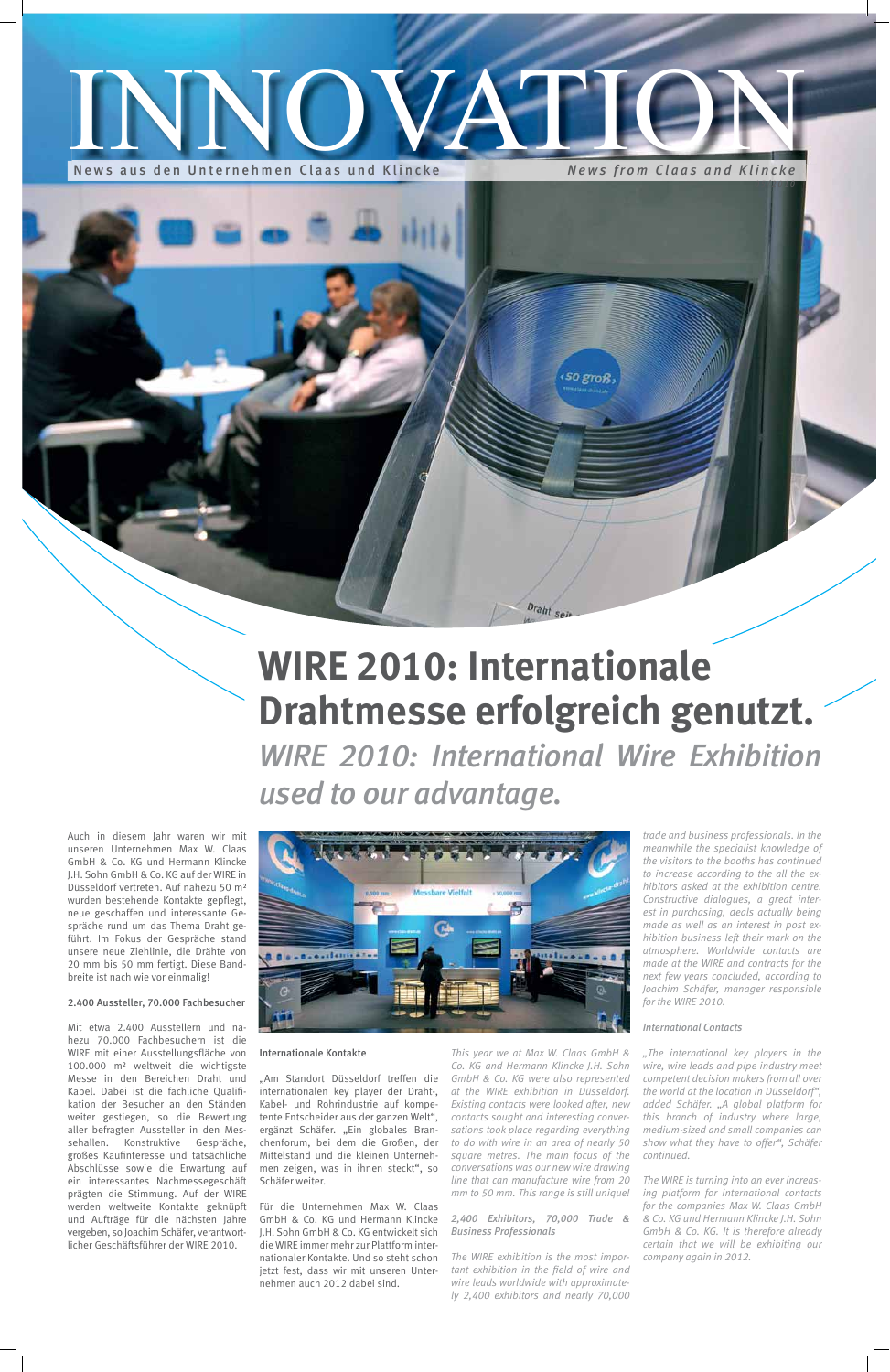### **Editorial**

Sehr geehrte Leserinnen und Leser,

die WIRE 2010 war für unsere Unternehmen eine erfolgreiche Veranstaltung.



Wir haben uns sehr darüber gefreut, *We were very pleased to meet and greet*  bestehende Kunden zu begrüßen, interessante Gespräche zu führen und neue Projekte anstoßen zu können.

lich auch die Möglichkeit, neue Kontakte zu knüpfen. Bei nahezu 70.000 Besuchern aus aller Welt haben sich auch auf unserem Messestand vielversprechende und qualitativ hochwertige Gespräche ergeben. Die nächsten Wochen und eine intensive Messenachbereitung werden zeigen, was daraus wird. Schon jetzt können wir Ihnen versprechen, dass wir uns auch auf der WIRE 2012 präsentieren werden.

Falls Sie keine Gelegenheit hatten nach Düsseldorf zu reisen, zeigen wir Ihnen in dieser Ausgabe einige Bilder von unserem Messestand. Darüber hinaus unserem Hause und über wissenswer-*with regard to wire.*  tes Rund um das Thema Draht.

Eine solche Messe bietet zudem natür-*Additionally, such an exhibition also makes it possible to make new contacts. The fact that nearly 70,000 visitors from all over the world attended the exhibition makes it clear that excellent and promising discussions took place at our booth. The coming weeks and an intensive post exhibition follow-up will show what the result will be. We can already say now that we will be attending and presenting at the WIRE 2012.*

Flexibilität, lateinisch flectere, biegen, beugen, bezeichnet im allgemeinen Sprachgebrauch die Eigenschaft bieg samer/flexibler Materialien oder Strukturen sowie die Anpassungsfähigkeit an wechselnde Umstände.

*existing customers, to have interesting discussions and to initiate new projects.* 

Wir von Claas und Klincke finden, dass diese Definition hervorragend zu uns und unserer Philosophie passt.

berichten wir über aktuelle Themen aus *company and things worth knowing Should you not have had the opportunity to travel to Düsseldorf, we will show you some pictures of our booth in this publication. Furthermore, we will be reporting on current themes from our* 

Aber nicht nur in schwierigen Zeiten stehen unsere Kunden im Mittelpunkt unserer täglichen Arbeit. Sprechen Sie mit uns, wenn wir Unmögliches möglich machen dürfen und sprechen Sie auch mit uns, wenn es um individuelle Produktaufmachungen geht. Die abgebildeten Grafiken zeigen, wie flexibel wir auch in diesem Bereich sind. Sprechen Sie mit uns, wir sind gerne für Sie da.

### **Weitere Beispiele unserer Produktaufmachungen**

*Further examples of our range of products*







**Bernd Falz, Management**

In the last few difficult months espe*cially, we have seen what it means to live*  flexibility in the daily business. When *others were not able to supply, we were: fast and in an uncomplicated manner satisfying our customers in every way. And even when the nearly impossible should be made possible, we did everything to achieve even that too by managing to stick to deadlines and providing quality and quantity. In such situations it becomes evident if flexibility is merely a meaningless word or is to be understood as an inherent part of the company philosophy.* 

### *How we live flexibility at Claas and Klincke on a daily basis.*

Gerade in den vergangenen schwierigen Monaten hat sich gezeigt, was es bedeutet, Flexibilität im täglichen Geschäft zu leben. Da, wo andere nicht lieferfähig waren, haben wir geliefert: schnell, unkompliziert und so, dass unsere Kunden rundum zufrieden waren. Und auch dann, wenn nahezu Unmögliches möglich gemacht werden musste, haben wir alles dafür getan, damit Termine, Qualitäten und Mengen eingehalten wurden. In solchen Situationen zeigt sich, ob Flexibilität nur eine Worthülse ist oder als fester Bestandteil der Unternehmensphilosophie begriffen wird.

|  | wünsche Ihnen viel Spaß beim<br>lch  <br>Lesen und einen schönen Frühsommer. | Have fun reading and a great spring. |                                                                     |  |
|--|------------------------------------------------------------------------------|--------------------------------------|---------------------------------------------------------------------|--|
|  |                                                                              | Best regards                         |                                                                     |  |
|  | <b>Herzliche Grüße</b>                                                       | <b>Bernd Falz</b>                    |                                                                     |  |
|  | <b>Bernd Falz</b>                                                            |                                      |                                                                     |  |
|  |                                                                              |                                      | Produktaufmachungen Claas & Klincke / Claas & Klincke product range |  |

 *ing, defracting refers in the general use*  of the language to the quality of bendable/ flexible materials or structures as *well as the ability to adapt to changing circumstances.* 

*We, at Claas and Klincke are of the opin ion that this definition really suits us and our philosophy down to the ground.* 

*Our customers are our main focus in our*  daily work and not only in difficult times. *Talk to us if we should make the impossible possible and talk to us if you have individual product requirements. The*  pictures shown, demonstrate how flex*ible we are in this field. Talk to us. We are happy to help.* 



### **Wie bei Claas und Klincke Flexibilität täglich gelebt wird.**

Produktaufmachungen Claas & Klincke */ Claas & Klincke product range*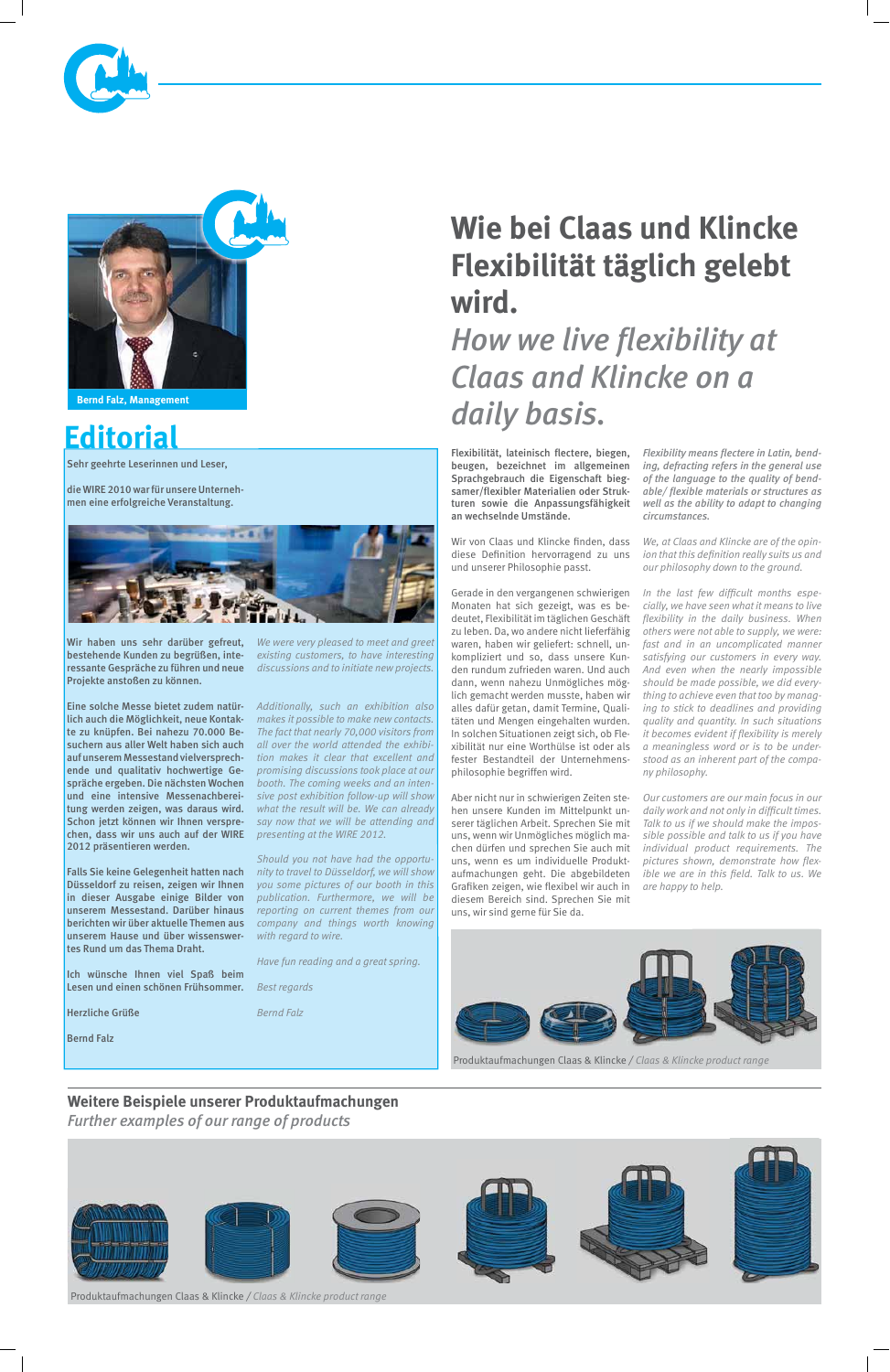Ziel des mathematischen Modells für das Drahtziehen ist die Berechnung aller maßgebenden Kenngrößen, die das Verfahren und den Werkstoff bzw. das Erzeugnis charakterisieren. Außer der Vorausberechnung der Werte ist auf dieser Basis ein Simulieren und Optimieren des Vorgangs möglich. Ausgehend von den realen Verhältnissen beim Drahtziehen, muss sich das Prozessmodell aus zwei Teilmodellen zusammensetzen. Das dynamische Teilmodell bezieht sich auf den eigentlichen Umformvorgang.

Es beinhaltet die Darstellung der Verhältnisse in der Umformzone und an den Kontaktflächen Umformgut/Werkzeug.

Berechnungsgrundlage bilden die Ge setze der Plastizitätstheorie (PT), der Wärmeübertragung (WÜ), der Reibung bzw. Hydromechanik (R/HM) und der Festkörperreaktion (FR).

Das zweite Teilmodell bezieht sich auf die nach der Umformung im Draht ablaufenden zeit- und temperaturabhän gigen Vorgänge. Sie sind wiederum mit den Gesetzen der Wärmeübertragung und der Festkörperreaktion zu bestimmen. Weitere Informationen zu diesem Thema stellen wir Ihnen gerne zur Verfügung.

Werkstoff: chemische Komposition, Gefüge- und Strukturparameter, Stoffkennwerte, Eigenschaften

Schmiermittel: Art, Viskosität, wärmetechnische Stoffkennwerte, Volumenstrom

Diese Parameter sind zu berücksichtigen:

Verfahren: Geometrie, Kinematik, Temperatur, Kühlung, Kräfte

Forschung und Industrie sind stets bemüht die Grenzen in der Kaltumformung zu erweitern. Neben dem Streben nach hoher Produktivität, Prozesssicherheit und ständig steigenden Anforderungen an die Produktqualität muss sich die Kaltformindustrie folgenden Maßgaben stellen:

- 
- · formgenaues Pressen filigraner Profile
- Standzeitverlängerung des Pressöls
- höchste Umformgrade
- Reduzierung der Presskräfte
- Reduzierung des Werkzeugver schleißes

*The aim of the mathematical model for wire drawing is the calculation of all proper parameters that characterise the process, the material or the result respectively. In addition to the projection of the values, the simulation and optimisation of the process is possible on this basis. Based on the real ratios on wire drawing, the process model must be made up of two sub models. The dynamic sub model corresponds to the actual cold forming process.* 

Als konventionelles Verfahren ist bereits das Aufbringen einer Konversationsschicht auf Zinkphosphatbasis zu bezeichnen.

Für hochfeste Verbindungselemente der Festigkeitsklassen 10.9 und 12.9 ist eine vollständige Entphosphatierung dringend erforderlich.

In diesem Zusammenhang stellt sich häufig die Frage nach dem Einsatz einer phosphatfreien Drahtoberfläche.

> *It contains the depiction of the ratios in the cold forming zone and on the contact surfaces of the part to be formed/tool. The calculation basis form the laws of the*

In der Vergangenheit durchgeführte Verfahren fanden all zu oft ihre Grenzen in ihrer Beständigkeit während der Umformung.

> *These parameters should be considered:*

*Process: Geometry, kinematics, temperature, cooling, force*

*Material: Chemical composition, microstructure and structure parameters, material characteristics, characterisitics*

**Lubricants:** Type, viscosity, material *haracteristics when heated, volume*  flow

*theory of plasticity (PT), the heat transfer (WÜ), the friction or hydro mechanics (R/ HM) and of the solid state reaction (FR).*

*The second sub-model corresponds to the processes carried out after forming the wire and is dependent on time and temperature. They in turn should be determined with the laws of heat transfer and solid state reaction. Should you require further information on the subject, we are available to help you.* 

### Auf dem Weg zur phosphatfreien Drahtoberfläche *On the way to phosphate free wire surfaces*

Das non plus ultra ist eine Drahtober fläche mit einer dünnen Zink-Calcium-Phosphatierung + Polymerbeschichtung. Jedoch kann diese, für die Umformung so wichtige Schicht, eine Gefahr bei anschließender Wärmebehandlung und Galvanisierung darstellen, sollte sie nicht vollständig entfernt worden sein.

Die CARL BECHEM GMBH hat sich gemeinsam mit unserem Hause und namhaften Schraubenherstellern der Sache angenom-

men. Umfangreiche Versuche zur Herstellung phosphatfreier Oberflächen für Kaltstauchdraht (M2 – M16) sind durchgeführt worden.

Die Resultate sprechen für sich.

serstoff geglüht sein.

zu diesem Thema benötigen.



*trying to increase the boundaries in cold forming. In addition to the continual striving towards higher productivity and the ever increasing demands on the quality of the products, the cold forming industry has to meet the following requi-*

*rements:*

*! cold forming near net shape with*

 *tight tolerances ! optimizing life time of the lubricant in the press*

- *! highest level of deformation degree*
- *! reduction of the press force*
- *! reduction of the wear and tear on tools*

*A surface layer comprising zinc phosphate is already considered to be a conventional process.* 

*The none plus ultra is a wire surface with thin zinc calcium phosphating + polymer coating.* 

*However, this layer that is so important for the cold forming can be dangerous* 

*during the heat treatment and galvanising processes that follow as they cannot be removed completely.* 

*A complete dephosphating is absolutely necessary for high-tensile fasteners in the property classes 10.9 and 12.9. The question is often posed in this context with regard to the usage of a phosphate*  *free wire surface. Tests carried out in the past revealed too often that the stability was borderline during the cold forming process.* 

*CARL BECHEM GMBH has joined forces with us and other well known screw ma* nufacturers to find a solution. Extensi*ve trials regarding the manufacture of phosphate free surface for cold heading wire (M2 – M16) were carried out.*

#### *The results speak for themselves.*

*The basis of this innovation is the product BERUFORGE 150 DL from CARL BECHEM GMBH. The surface of the wire must have been annealed very cleanly by hydrogen before treating.* 

*A special calcium hydroxide solution is used as a supporting layer. Talk to us if you should require further information on this subject.* 

### **Spezielle Größen des Drahtziehens**  *Special parameters of wire drawing*



 *Process model*